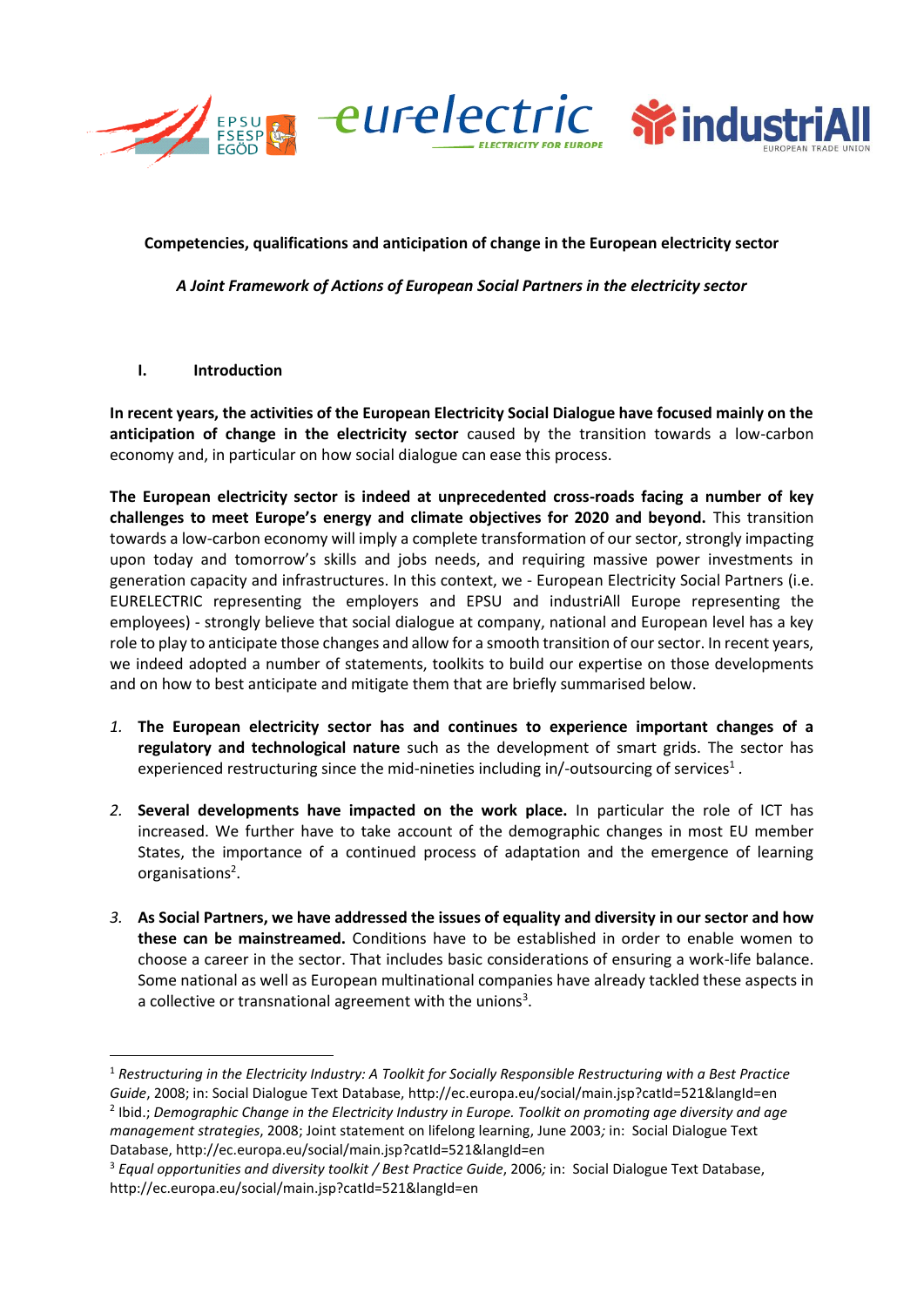- 4. **The challenges of mitigation of, and adaptation to, climate change are more recent developments that have a huge impact on our sector, the companies and the workforce<sup>4</sup> .**
- 5. **The development of competencies, skills, qualifications is a central concern of the European Social Partners in the Electricity Sector.** We have regularly addressed those issues and we highlighted them in our contributions to various consultations on European energy policy and in our lifelong learning statement<sup>5</sup>.

### **II. Way forward**

The Social Partners agree on the importance of identifying early the competencies and qualifications that are needed in order to ensure a high quality service. This is well recognized and considered to be a factor of success for the companies. Competencies are of utmost importance for the workers, as they allow workers to pursue a career in the sector, to be able to work in other parts of the industry or in other sectors. The Social Partners are committed to retaining high education and qualification levels to ensure that the electricity sector delivers safe and secure and high quality services to Europe's citizens and businesses. This considers the various stages of education and training, i.e. initial, vocational as well as personal training. The Social Partners consider that good education and training standards are key factors in ensuring that people are equal members and participate in a society and in democratic processes.

- $\rightarrow$  We reaffirm the role of social dialogue based on a shared interest to develop competencies and learning conditions for workers in the electricity industry. As Social Partners we underline that this needs to be addressed at all levels from the local/work place to the sector and at national and European level.
- $\rightarrow$  Finding concrete solutions together at national/ sector or company level as appropriate is something we excel in. Lifelong learning is an individual and common approach at company or sector level and helps to create an attractive working and learning environment in our sector.
- $\rightarrow$  To make the most of it a learning environment is to be fostered. The key elements will be the access to information for employees and to ensure the guidance and support that allow them to improve their skills and education.
- $\rightarrow$  Public authorities should contribute to creating the conditions for good education by promoting and stimulating the education and training institutions. Good education and training need to be open and accessible for everyone in society. The involvement of Social Partners is key to ensure a strong link between the labour market and the educational system as is also established in the EU 2020 framework for education. The public

**.** 

<sup>4</sup> *Climate Change, Employment Impact and Just Employment Transition Principles for the European Electricity Sector – Study and toolkit*, 2010*;* in: Social Dialogue Text Database,

http://ec.europa.eu/social/main.jsp?catId=521&langId=en

<sup>5</sup> *Energy Roadmap 2050 – Consultation of DG Energy*, 2011; *Security and safety in the nuclear industry*, 2011*;* in: Social Dialogue Text Database, http://ec.europa.eu/social/main.jsp?catId=521&langId=en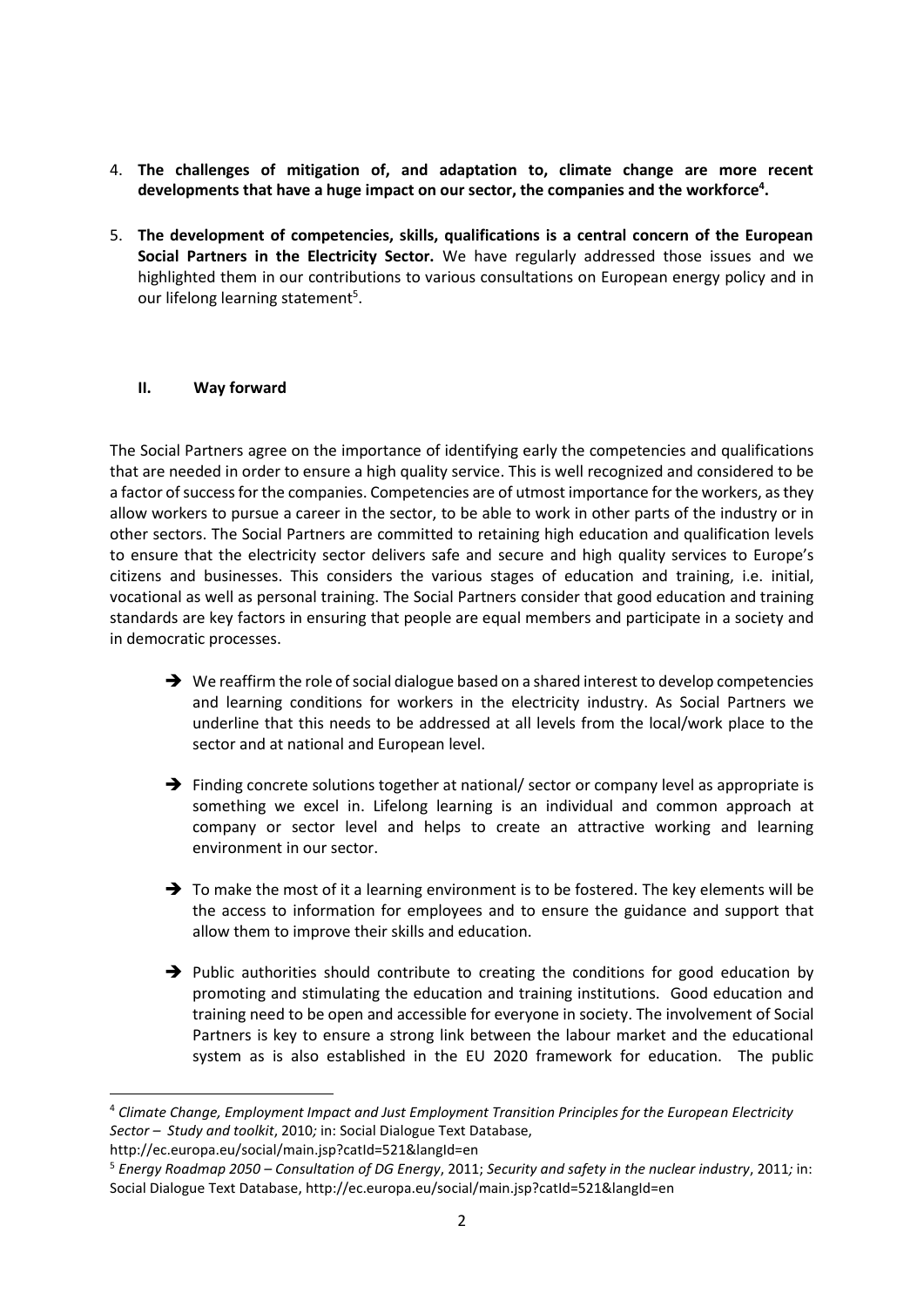authorities should actively explore with the social partners and including from the electricity sector the use of the European social and other structural funds to improve education and training

 $\rightarrow$  We agree on the need for the recognition and validation of competencies. It needs to happen in a transparent manner; allowing for the transfer of competencies and for transferable qualifications. It is national Social Partners' role to identify which body should be involved and how the certification should be done.

As European Social Partners in the electricity sector we have a special interest to develop a common understanding and overview of challenges facing the sector in order to inform the public authorities and the education sector about the qualifications and competences requested from the future workforce in our sector. At European level we work together in a project to map the existing skills, qualification and labour market research bodies and we are going to examine the results of this ongoing project in near future. The Social Partners also want to draw attention to the issues and concerns regarding attracting young people to the electrical sector, but also regarding retaining older workers in employment. While in some countries the restructuring processes are continuing, there are in general many developments that contribute to the creation of jobs such as smart grids, energy efficiency measures and the rapid expansion of the renewables sector. It is thus key to ensure that young people get an appropriate training so that their qualification corresponds to the needed skills in the industry, but also that we provide adequate training to older workers to update their competencies and thus retain them longer in employment. Moreover we consider that this issue should be discussed in a broader dimension, meaning we consider age management being an intergenerational issue where all age groups should be recognised. Social partners should be closely involved in the elaboration of concrete measures at company level to put in place a transfer of competences/knowledge.

- As Social Partners we are committed to ensure young workers also find jobs in the electricity sector. We are concerned about the persistent and high youth unemployment. This will be damaging to our societies. We support the attention of the European Commission to address youth unemployment in the recent Communication *Towards a Job rich recovery*<sup>6</sup> and we welcome the Commission's consultation of Social Partners on "*Towards a quality framework for traineeships"*<sup>7</sup> .
- $\rightarrow$  We are committed to address the problems as defined above at national and European level. This joint statement offers a concrete contribution to progress.
- $\rightarrow$  More and more companies aim to develop competency plans for individuals. We consider it to be a role for work place representatives (with the skill to assist individuals) in assisting workers to remain in employment. An interesting example are the learning representatives in the UK while in other circumstances learning accounts have been set up to ensure room for personal development training. <sup>8</sup>

**.** 

<sup>6</sup> See: *Towards a job-rich recovery*, in: http://eur-

lex.europa.eu/LexUriServ/LexUriServ.do?uri=COM:2012:0173:FIN:EN:PDF

<sup>7</sup> See: *Towards a quality framework of traineeships*, in: http://eur-

lex.europa.eu/LexUriServ/LexUriServ.do?uri=SWD:2012:0407:FIN:EN:PDF

<sup>8</sup> See: http://www.unionlearn.org.uk/about-unionlearn/who-we-are.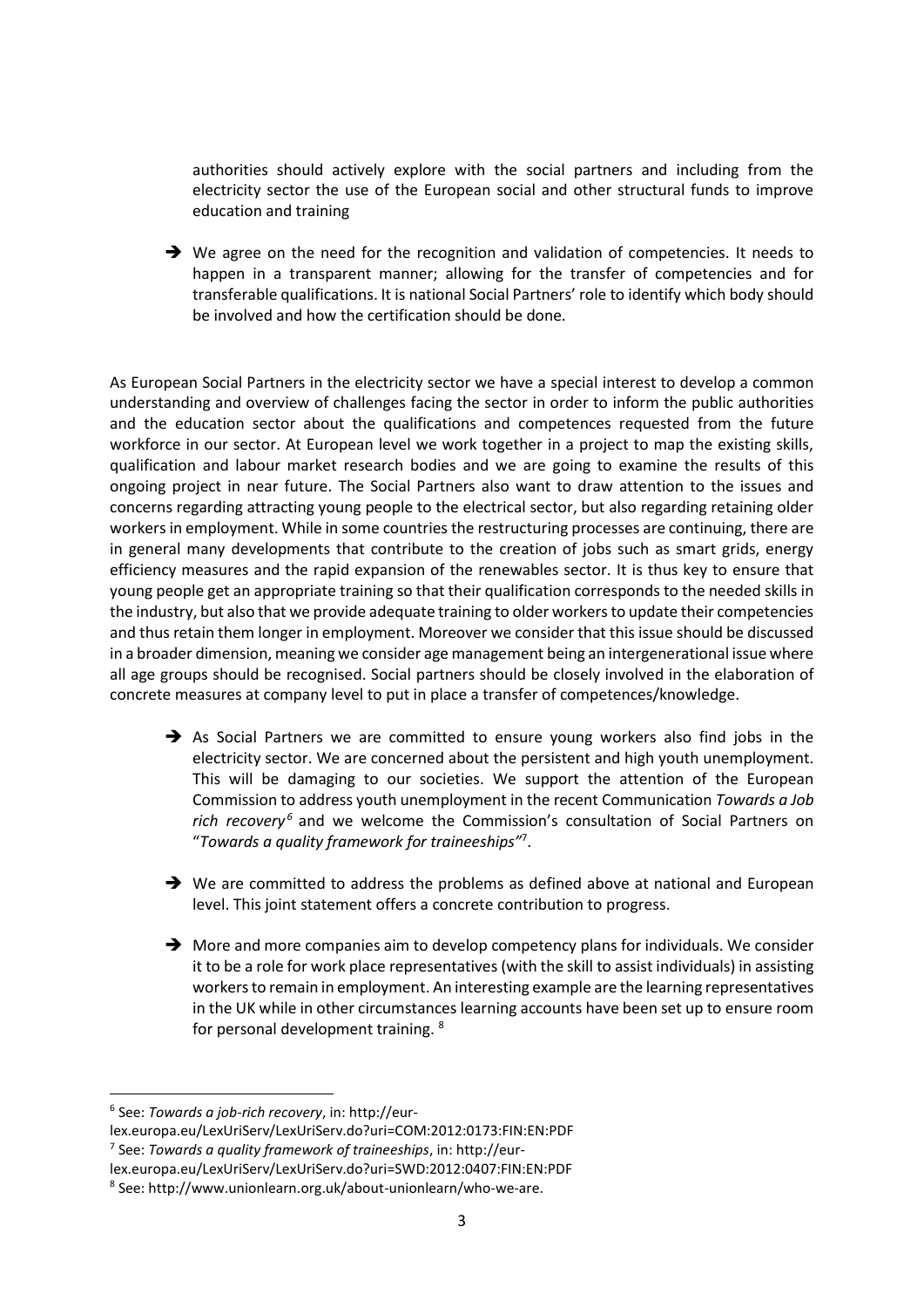**III. Priority areas for action and commitment from European and national electricity Social Partners in the coming years**

**We – the European Social Partnersin the Electricity Sector EURELECTRIC, EPSU and industriAll Europe – agree that within a period of three years the following issues will have priority and should be addressed at national and/or at company level as most appropriate.** 

 *Anticipation* of change in the electricity sector is a major issue for employers and trade unions. The mitigation of emissions and the adaptation to *global warming and climate change* are important drivers for change in our industry. We addressed this in our joint study on the impact on employment and skills of moving towards a low carbon economy, as well as in our response to the European Commission 's consultation on its Energy roadmap 2050 where the Commission proposed to move the electricity sector To a significant level of decarbonisation with 96-99% in 2050

# Our commitments:

EURELECTRIC, EPSU and industriAll Europe's members commit to discuss together the impact the transition towards a low-carbon economy will have on the electricity sector, the companies and jobs in our countries. They will report on these discussions and on the potential follow-up actions undertaken, especially regarding training at company and national level, to the European Electricity Social Dialogue Committee.

 *Mainstreaming of equality* (no discrimination on basis of gender, age, religion, origins…etc) has been recognised to be of strategic significance for companies and is a major issue for employers and trade unions.

### Our commitments:

**.** 

EURELECTRIC, EPSU and industriAll Europe's members commit to discuss together how to evaluate training and recruitment processes in the electricity companies to ensure that all employees have equal possibilities for training and equal recognition of the gained qualifications. They will report on the outcomes of those discussions and on the potential follow-up actions undertaken to the European Electricity Social Dialogue Committee. The equality toolkit the European social partners have developed offers guiding principles for those discussions.<sup>9</sup>

 Ensuring that *young workers* enter the electricity sector is vital for the future of our industry. In our joint statement on life-long learning we have committed to increase the number of apprenticeships in the companies with a view to employing those young workers on a full-time basis in our sector<sup>10</sup>. Retraining of older workers is an ongoing challenge and has been

<sup>9</sup> *Equal opportunities and diversity toolkit / Best Practice Guide*, 2006*;* Social Dialogue Text Database, http://ec.europa.eu/social/main.jsp?catId=521&langId=en

<sup>10</sup> *Joint statement on lifelong learning*, June 2003*;* Social Dialogue Text Database, http://ec.europa.eu/social/main.jsp?catId=521&langId=en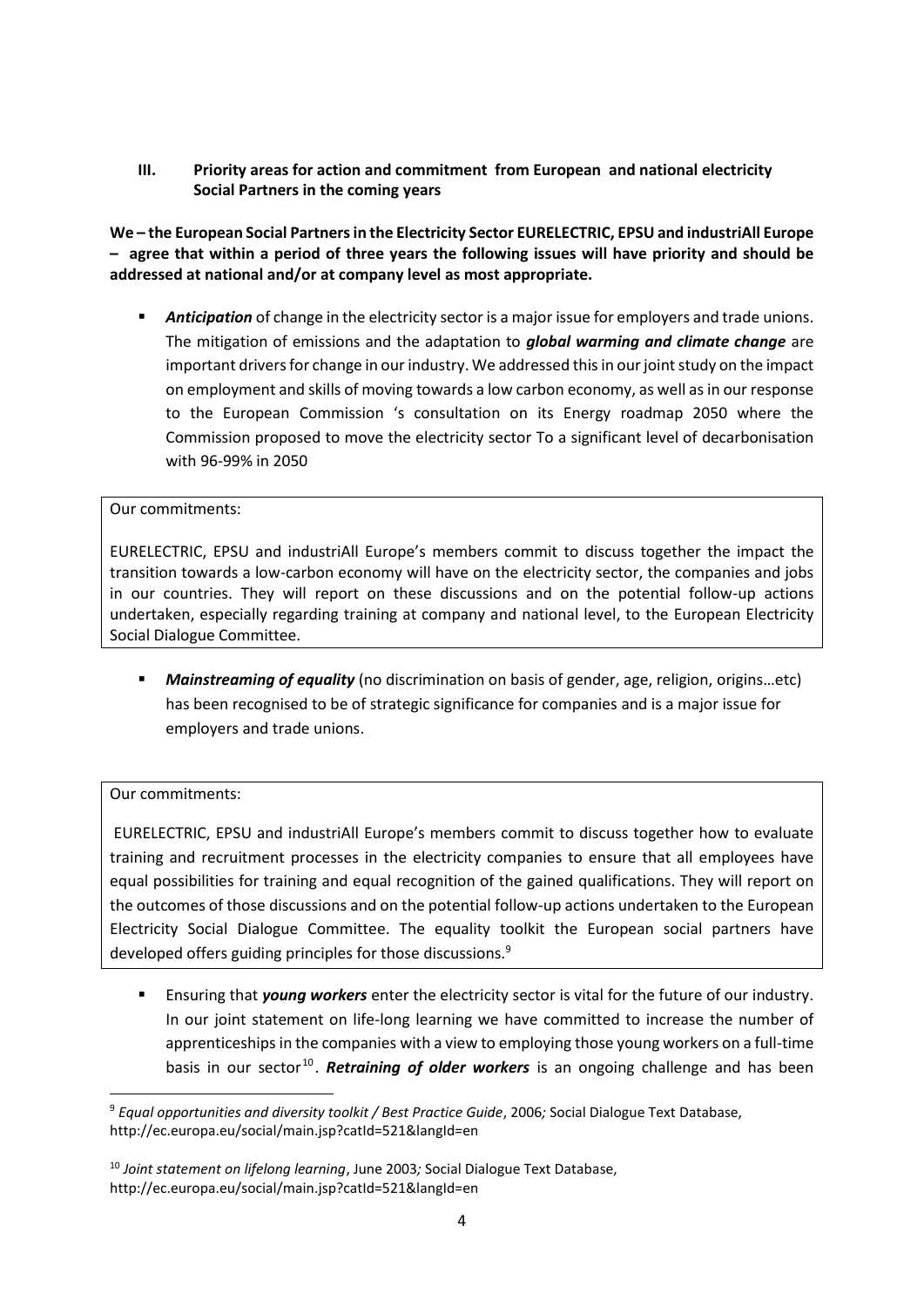addressed in the joint toolkit we developed on promoting age diversity and age management strategies<sup>11</sup>. The toolkit sets out a comprehensive 10 step plan.

 Ensuring that workers can choose to take on a job placement in line with their qualifications with in the EU is one of the objectives of the EU 2020 Strategy<sup>12</sup> and of the resulting communication "New skills for new jobs" $^{13}$ . That means also for the electricity sector that it is crucial that training standards and certificates are mutually recognized. The Commission has addressed that issue in its Green Paper – Modernising the Professional Qualifications Directive<sup>14</sup>.

# Our commitments:

 $\overline{\phantom{a}}$ 

EURELECTRIC, EPSU and industriAll Europe's members support the idea of a *youth guarantee* <sup>15</sup>as now considered at EU level and will discuss together how to contribute and increase the number of young workers in training in the electricity sector.

They commit themselves to further explore the possibilities for a European electricity youth initiative to contribute to giving young workers a period of study or training (including work placements) abroad by 2020.

EURELECTRIC, EPSU and industriAll Europe commit to encourage their members to discuss together the *10 step plan* as developed in the Social Partners Toolkit on promoting age diversity and age management strategies and the retraining of older workers at national/ sector/company level as appropriate and inform the European Social Partners for the electricity sector of the actions they may have taken.

They will report on those discussions and on the potential follow-up actions undertaken to the European Electricity Social Dialogue Committee.

<sup>11</sup> *Demographic Change in the Electricity Industry in Europe. Toolkit on promoting age diversity and age management strategies*, 2008; *Joint statement on lifelong learning*, June 2003*;* Social Dialogue Text Database, http://ec.europa.eu/social/main.jsp?catId=521&langId=en

<sup>12</sup> See: *Europe 2020 – A strategy for smart, sustainable and inclusive growth*, March 2010: http://eurlex.europa.eu/LexUriServ/LexUriServ.do?uri=COM:2010:2020:FIN:EN:PDF

<sup>13</sup> See: *An Agenda for new skills and new jobs: A contribution towards full employment*, November 2010: http://eur-lex.europa.eu/LexUriServ/LexUriServ.do?uri=COM:2010:0682:FIN:EN:PDF

<sup>&</sup>lt;sup>14</sup> In its Green Paper the Commission states: "It has long been recognised that restrictive regulation of professional qualifications has the same stifling effect on mobility as discrimination on the grounds of nationality. Recognition of qualifications obtained in another member state has thus become a fundamental building block of the Single Market.[...] Burdensome and unclear procedures for the recognition of professional qualifications were identified [...] as one of the main obstacles EU citizens still encounter in their daily lives when exercising their rights under EU law across national borders". *Green Paper – Modernising the Professional Qualifications directive*, June 2011: http://eur-

lex.europa.eu/LexUriServ/LexUriServ.do?uri=COM:2011:0367:FIN:en:PDF

<sup>15</sup> See: http://ec.europa.eu/social/main.jsp?langId=en&catId=89&newsId=1731&furtherNews=yes